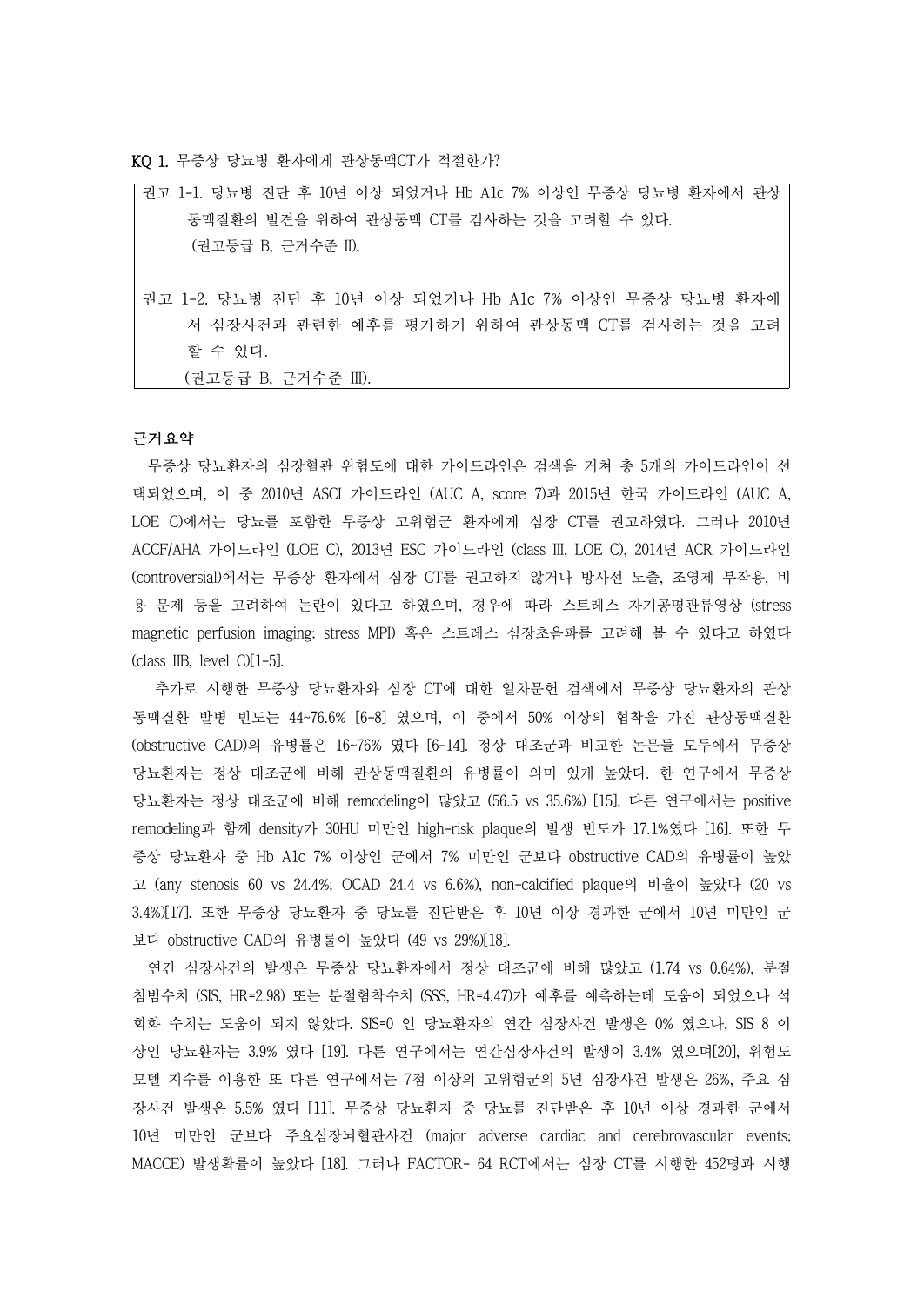하지 않은 448명을 4년 추적한 결과 예후에 차이가 없었다고 하였다 [21].

#### 권고 고려사항

### a. 이득과 위해

당뇨병 진단 후 10년 이상 혹은 Hb A1c 7% 이상의 무증상 당뇨 환자의 경우 심장 CT를 시행하 면 관상동맥질환의 진단뿐만 아니라 동맥경화반의 특성도 빠르고 쉽게 파악할 수 있는 장점이 있 다. 특히 고위험 동맥경화반의 경우 발견되면 적절한 약물치료 등을 통하여 심장사건의 빈도를 낮 출 수 있다. 그러나 CT 시행으로 인한 방사선 피폭, 조영제 부작용의 단점이 존재한다. 관상동맥CT 에 대한 접근성은 비교적 좋은 편이므로 많은 수의 당뇨병 환자들이 실제로 CT검사를 받을 경우 적지 않은 위음성군이 있을 위험이 있으므로 비용효과면에서 효용성이 떨어질 수 있고, CT 검사의 양성소견에 대한 후속조치에 대한 임상진료지침도 필요하다. 전반적인 검사의 신뢰도를 유지하려면 검사 방법 및 영상 후처리의 표준화, 구조화 판독문의 사용 등을 통한 영상검사의 품질관리가 필요 하다. 현재 ACR 가이드라인에서 무증상 당뇨환자에서 고려되는 스트레스 자기공명관류영상 혹은 스트레스 심장초음파는 방사선과 조영제에 노출되지 않지만 관상동맥 자체에 대한 진단정확도는 낮 기 때문에 이를 고려하여 적용하여야 한다.

## b. 국내 수용성과 적용성(Acceptability and Applicability)

우리나라의 경우 병원 자체의 CT 보유율이 높고 특히 대형병원은 심장 CT에서 필수적인 64 채널 이상의 CT를 거의 대부분 보유하고 있기 때문에 심장 CT에 대한 접근성이 좋다. 따라서 진료지침 의 국내 수용성에는 큰 무리가 없을 것으로 판단된다. 그러나 건강보험적용 여부와 관련된 검사비 용과 방사선 위해성, 조영제 부작용 등에 따른 환자의 부담 등에 있어서는 실제 적용하는데 어려운 측면도 존재할 수 있겠다. 수용성과 적용성 평가표는 부록 2에 제시되었다.

# c. 검사별 방사선량

관상동맥 CT AAAA

# 참고문헌

- 1. ASCI CCT & CMR Guideline Working Group, Tsai IC, Choi BW, Chan C, Jinzaki M, Kitag awa K, Yong HS, Yu W; Asian Society of Cardiovascular Imaging Cardiac Computer Tom ography and Cardiac Magnetic Resonance Imaging Guideline Working Group. ASCI 2010 appropriateness criteria for cardiac computed tomography: a report of the Asian Society of Cardiovascular Imaging Cardiac Computed Tomography and Cardiac Magnetic Resonan ce Imaging Guideline Working Group. Int J Cardiovasc Imaging. 2010;26:1-15
- 2. Kim YJ, Yong HS, Kim SM, Kim JA, Yang DH, Hong YJ; Korean Society of Radiology; K orean Society of Cardiology. Korean guidelines for the appropriate use of cardiac CT. K orean J Radiol. 2015;16(2):251-85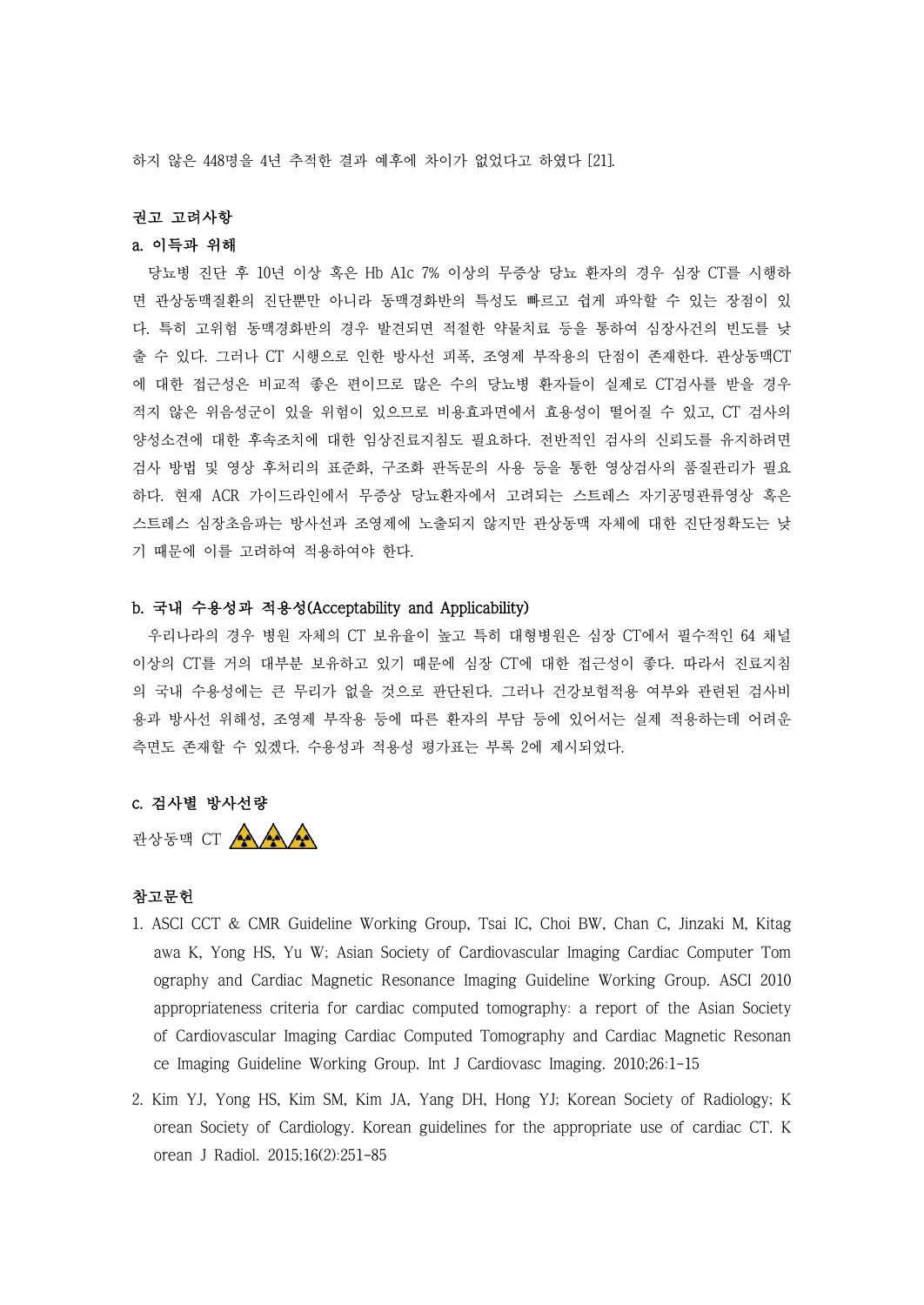- 3. Greenland P, Alpert JS, Beller GA, Benjamin EJ, Budoff MJ, Fayad ZA, Foster E, Hlatky MA, Hodgson JM, Kushner FG, Lauer MS, Shaw LJ, Smith SC Jr, Taylor AJ, Weintraub WS, Wenger NK, Jacobs AK; American College of Cardiology Foundation/American Heart Association Task Force on Practice Guidelines. 2010 ACCF/AHA guideline for assessment of cardiovascular risk in asymptomatic adults: a report of the American College of Card iology Foundation/American Heart Association Task Force on Practice Guidelines. Circula tion. 2010;122(25):e584-636
- 4. Earls JP, Woodard PK, Abbara S, Akers SR, Araoz PA, Cummings K, Cury RC, Dorbala S, Hoffmann U, Hsu JY, Jacobs JE, Min JK. ACR appropriateness criteria asymptomatic patient at risk for coronary artery disease. J Am Coll Radiol. 2014;11(1):12-9
- 5. Task Force Members, Montalescot G, Sechtem U, Achenbach S, Andreotti F, Arden C, B udaj A, Bugiardini R, Crea F, Cuisset T, Di Mario C, Ferreira JR, Gersh BJ, Gitt AK, Hu lot JS, Marx N, Opie LH, Pfisterer M, Prescott E, Ruschitzka F, Sabaté M, Senior R, Ta ggart DP, van der Wall EE, Vrints CJ; ESC Committee for Practice Guidelines, Zamoran o JL, Achenbach S, Baumgartner H, Bax JJ, Bueno H, Dean V, Deaton C, Erol C, Fagar d R, Ferrari R, Hasdai D, Hoes AW, Kirchhof P, Knuuti J, Kolh P, Lancellotti P, Linhart A, Nihoyannopoulos P, Piepoli MF, Ponikowski P, Sirnes PA, Tamargo JL, Tendera M, To rbicki A, Wijns W, Windecker S; Document Reviewers, Knuuti J, Valgimigli M, Bueno H, Claeys MJ, Donner-Banzhoff N, Erol C, Frank H, Funck-Brentano C, Gaemperli O, Gonz alez-Juanatey JR, Hamilos M, Hasdai D, Husted S, James SK, Kervinen K, Kolh P, Kriste nsen SD, Lancellotti P, Maggioni AP, Piepoli MF, Pries AR, Romeo F, Rydén L, Simoons ML, Sirnes PA, Steg PG, Timmis A, Wijns W, Windecker S, Yildirir A, Zamorano JL. 201 3 ESC guidelines on the management of stable coronary artery disease: the Task Force on the management of stable coronary artery disease of the European Society of Cardi ology. Eur Heart J. 2013;34(38):2949-3003
- 6. 51 Use of imaging and clinical data to screen for cardiovascular disease in asymptomatic diabetics
- 7. 257 Diabetes as an independent predictor of high atherosclerotic burden assessed by cor onary computed tomography angiography: the coronary artery disease equivalent revisite d
- 8. 459 Pulse pressure and coronary atherosclerosis in asymptomatic type 2 diabetes mellitu s: a 64 channel cardiac computed tomography analysis
- 9. 24 Characteristics of coronary artery lesion in patients with and without diabetes mellitu s
- 10. 53 Value of Coronary Computed Tomography Angiography in Tailoring Aspirin Therapy